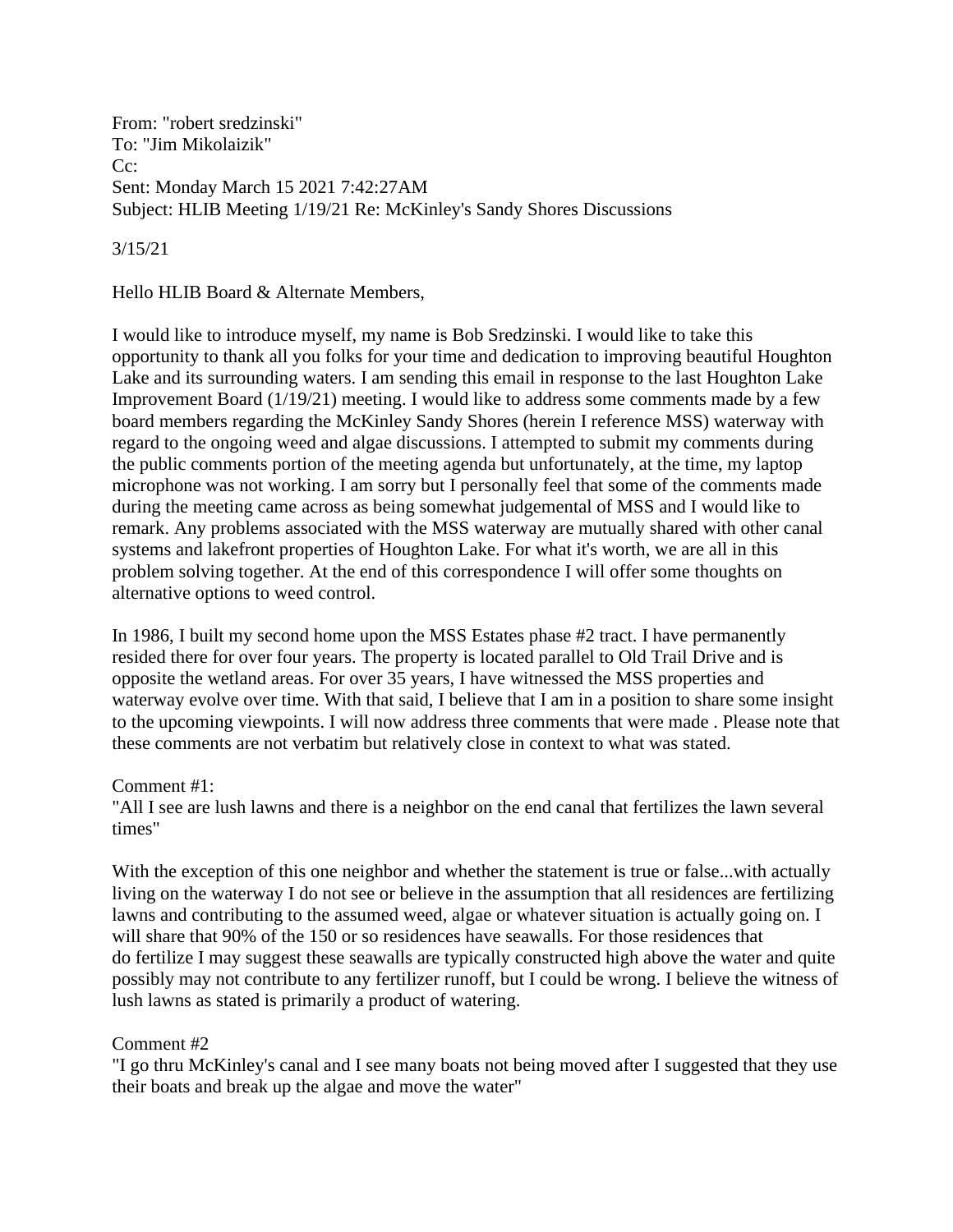If one travels through the waterway especially during the week with those residences that are downstate their boats are not being utilized. However, several full time residents use their boats on a regular basis. On any given day there is a constant parade of fisherman, occasional tournament fisherman, jet skiers, kayakers, paddleboarders and sightseers using and cruising the waterway system. Anytime there is a high wind event on the lake the waterway always seems to become a destination point for people to cruise and spend some time checking out the scenery. Also these wind events do introduce weeds into the waterway. Especially during this past summer with COVID and the increased number of people in the area the lake proper and waterway have indeed seen high usage. Many times I have to wait to pass through the bridge at Bryan J Drive due to high boat traffic. I think that boat traffic at any rate has resulted in little effect on the algae problem but it does cause more weeds to be introduced into the system. Certainly there are some areas where aeration has been discussed as a possible solution.

## Comment #3

"The canal is shallow and this is part of the problem"

Yes and no...to explain I would like to share some history. During the 60's the waterway system was dredged to a plan submitted by the U.S. Army Corps of Engineering. Please see attached a vintage postcard depicting the completed MSS waterway.The center of the waterway was originally dredged in a "V"shape pattern to a substantial depth with the intent that the deep water would limit weed growth in future years. As with time and development certainly the waterway has seen some fill in. As a youngster vacationing in the area with my parents I was able to witness some of the actual dredging of MSS. Using my boat I have discovered average water depths in the main channels of between 9-12 feet with some areas 16-19 feet or better. In reality, some areas of the waterway are deeper than the lake as a whole. One could observe that the waterway is shallow in certain areas. As you already know this is especially true in some of the finger areas of the system especially where there has been recent development. I believe waterway levels were greatly impacted last season by lengthy hot temperatures, much lack of precipitation and a continued effort to keep lake levels low. These factors contribute to weed and algae growth as we see it today.

Up until 3 or 4 years ago my children, who are grown up now, used to enjoy swimming in the waterway. I will not allow that activity anymore. Sadly at the rate things have progressed my children's children probably will not swim there either. The canal for the longest time possessed a good water quality with minimal weed growth. Over the last three years or so, something drastically has occurred in the ecosystem of the waterway. It never had the presence of algae as we have experienced over the last two years.The brown color of the water resembles the color of a Coke beverage and there still remains noticeable weed growth in some areas. I consider the MSS waterway a great resource and I am certain others would agree as well. It is a great fishery and I feel it's even better than the lake proper. The wetlands areas provide home to turtles, beavers, deer, ducks and birds. The MSS waterway is a resource that must be supported by the HLIB. I personally would prefer a solution other than continued chemical treatment for MSS waterway. Let's try to bring it back to its original quality.

As you are aware there is in existence a McKinley's Sandy Shores Property Owners Association whose primary function is maintenance of the waterway opening . Please note that I am not a